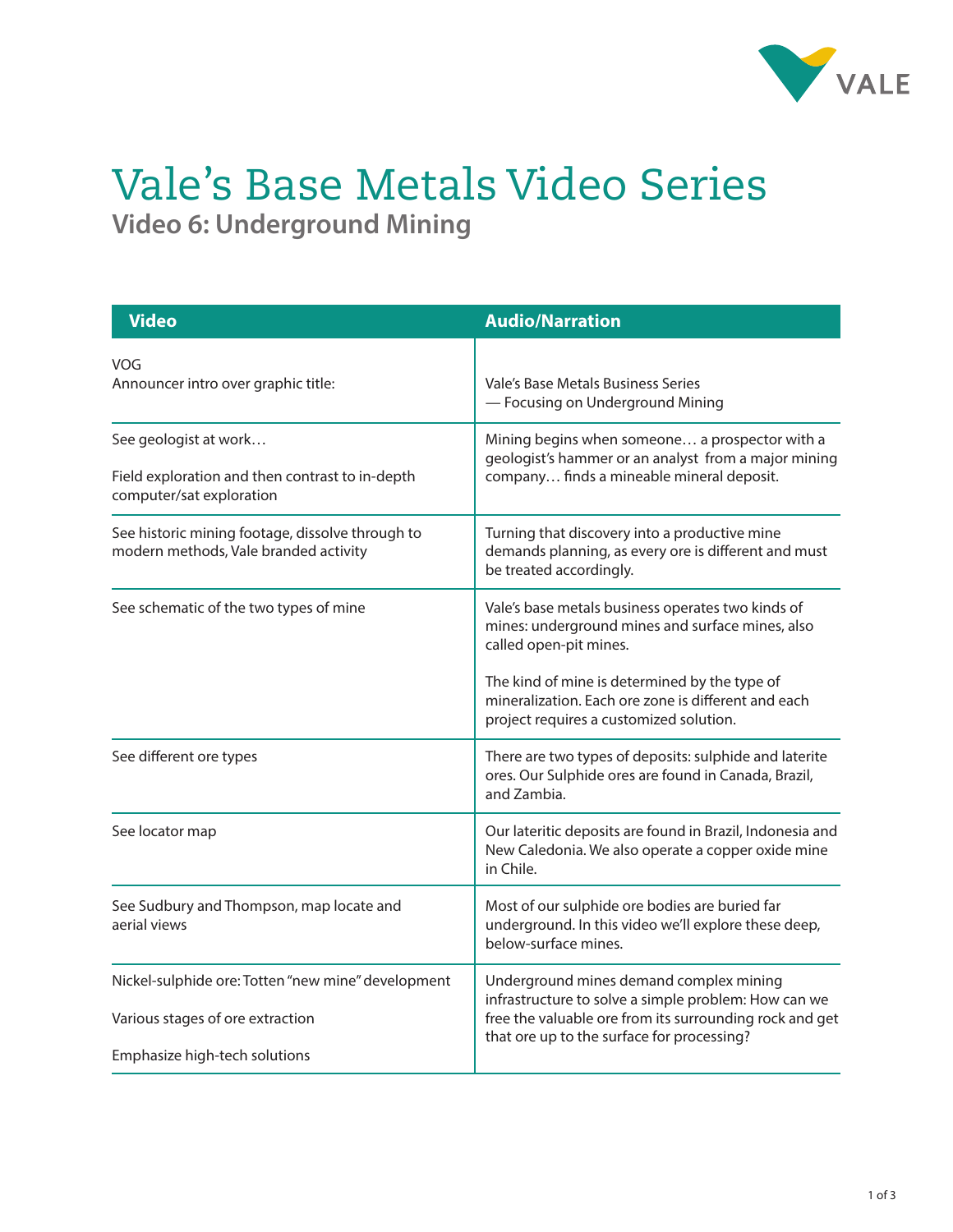## Video 6: Underground Mining (cont'd)

| <b>Video</b>                                                                             | <b>Audio/Narration</b>                                                                                                                                                                                           |
|------------------------------------------------------------------------------------------|------------------------------------------------------------------------------------------------------------------------------------------------------------------------------------------------------------------|
| See headframe, main shafts<br>See people going into mine, positive images,               | The mine drives down deep into the earth from the<br>head-frame where hoists and mine access machinery<br>are housed.                                                                                            |
| emphasize safety<br>See access and high-quality internal railroad and<br>conveyor system | Our mine must provide safe and reliable access for<br>people, materials and equipment.                                                                                                                           |
| See mine plan schematics<br>See internal ramps                                           | To get to the ore body, we carve out a combination of<br>ramps and shafts, excavating low-value rock to get to<br>the ore, a process called "development."                                                       |
|                                                                                          | Long tunnels or "drifts" lead into the orebody where<br>the "production" mining happens.                                                                                                                         |
| Safety procedures and/or training<br>See rock bolts, shotcrete applications etc          | Risk management is critical in an underground<br>mine and our focus on safety and control drives<br>every choice.                                                                                                |
| See ventilation systems                                                                  | Each opening in the mine must be supported to<br>withstand the pressures of the earth around it.<br>and<br>Every workplace must be safely ventilated to clear<br>fumes from blasting and exhaust from equipment. |
| Drilling and blasting operations, at the face, see jumbo<br>in action                    | We have to drill and blast the rock face to get at the<br>richest ore.                                                                                                                                           |
| See preliminary ore removal, then back-fill                                              | The ore is hauled away for processing by huge<br>machinery and remaining empty areas are back-filled.                                                                                                            |
| See ore haulage                                                                          | Moving tons of broken ore from several kilometers<br>underground up to the surface is a massive process<br>using rail, conveyors and trucks.                                                                     |
| Remote mining machinery, especially new remote<br>drills and jumbos                      | Modern mining is a high-technology activity<br>where sophisticated machinery takes the place of<br>muscle power.                                                                                                 |
| Computer interfaces in heavy equipment cockpits                                          |                                                                                                                                                                                                                  |
| Emphasize high-tech solutions, mining is not all<br>manual labour                        | Our focus on safety and sustainability has led Vale<br>to develop some of the world's most advanced<br>underground mining technology.                                                                            |
| Various "people" shots, seek diversity                                                   |                                                                                                                                                                                                                  |